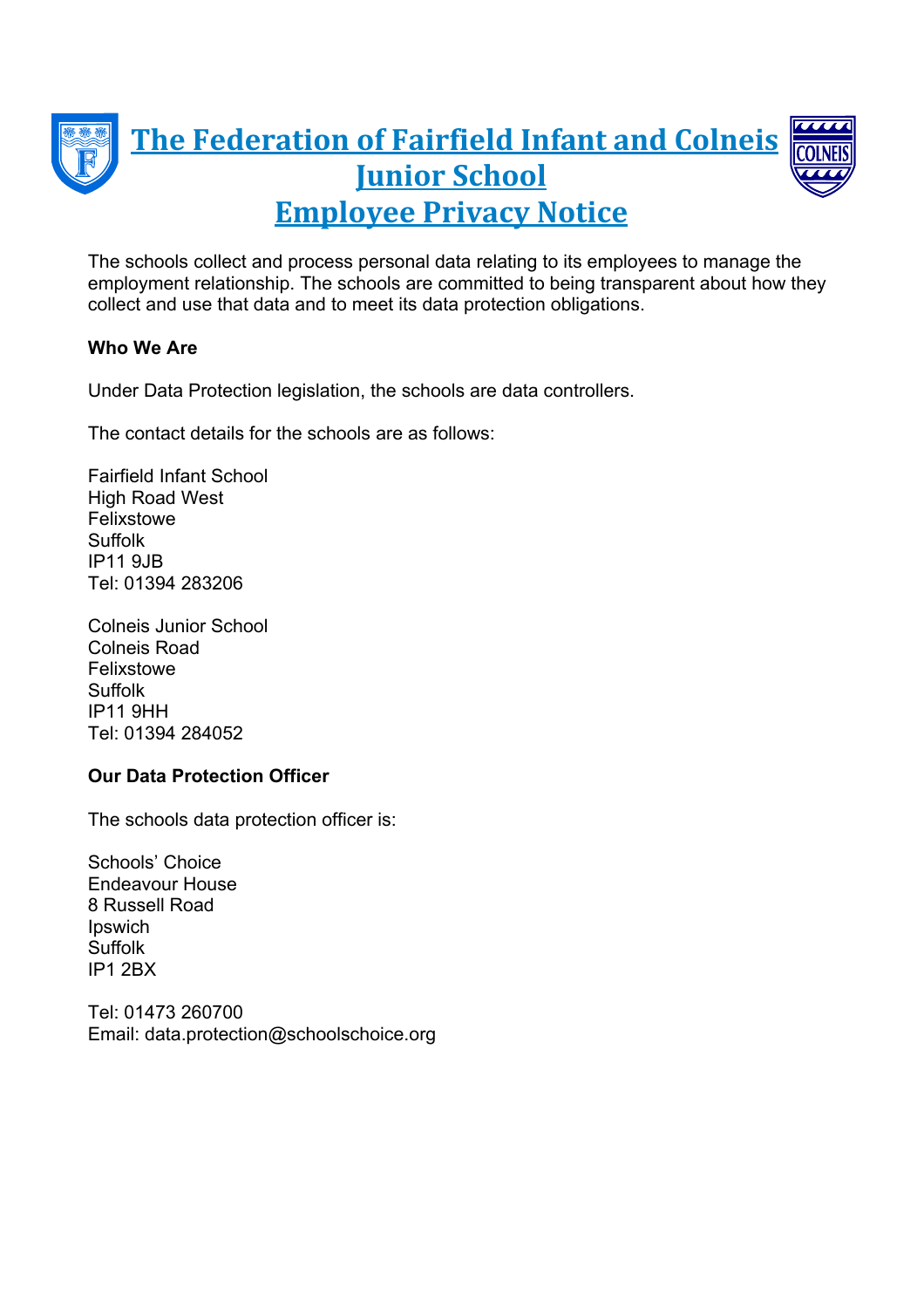# **Categories of Information**

The schools collect and process a range of information about their employees. This includes:

- ∑ your name, address and contact details, including email address and telephone number, date of birth and gender;
- the terms and conditions of your employment;
- details of your qualifications, skills, experience and employment history, including start and end dates, with previous employers and with the organisation;
- information about your remuneration, including entitlement to benefits such as pensions;
- ∑ details of your bank account and national insurance number;
- information about your marital status, next of kin, dependants and emergency contacts;
- information about your nationality and entitlement to work in the UK;
- information about your criminal record;
- ∑ details of your schedule (days of work and working hours) and attendance at work;
- ∑ details of periods of leave taken by you, including holiday, sickness absence and family leave, and the reasons for the leave;
- details of any disciplinary or grievance procedures in which you have been involved, including any warnings issued to you and related correspondence;
- assessments of your performance, including appraisals, performance reviews and ratings, performance improvement plans and related correspondence;
- information about medical or health conditions, including whether or not you have a disability for which the organisation needs to make reasonable adjustments; and
- equal opportunities monitoring information including information about your ethnic origin, sexual orientation and religion or belief.

The schools may collect this information in a variety of ways. For example, data might be collected through application forms or CVs; obtained from your passport or other identity documents such as your driving licence; from forms completed by you at the start of or during employment (such as benefit nomination forms); from correspondence with you; or through interviews, meetings or other assessments.

In some cases, the school may collect personal data about you from third parties, such as references supplied by former employers, information from employment background check providers and information from criminal records checks permitted by law.

Data will be stored in a range of different places, including in your personnel file, in the school's HR management systems and in other IT systems (including the school's email system, ParentMail).

# **Why We Collect and Use This Information**

The schools need to process data to enter into an employment contract with you and to meet their obligations under your employment contract. For example, they need to process your data to provide you with an employment contract, to pay you in accordance with your employment contract and to administer benefit, pension and insurance entitlements.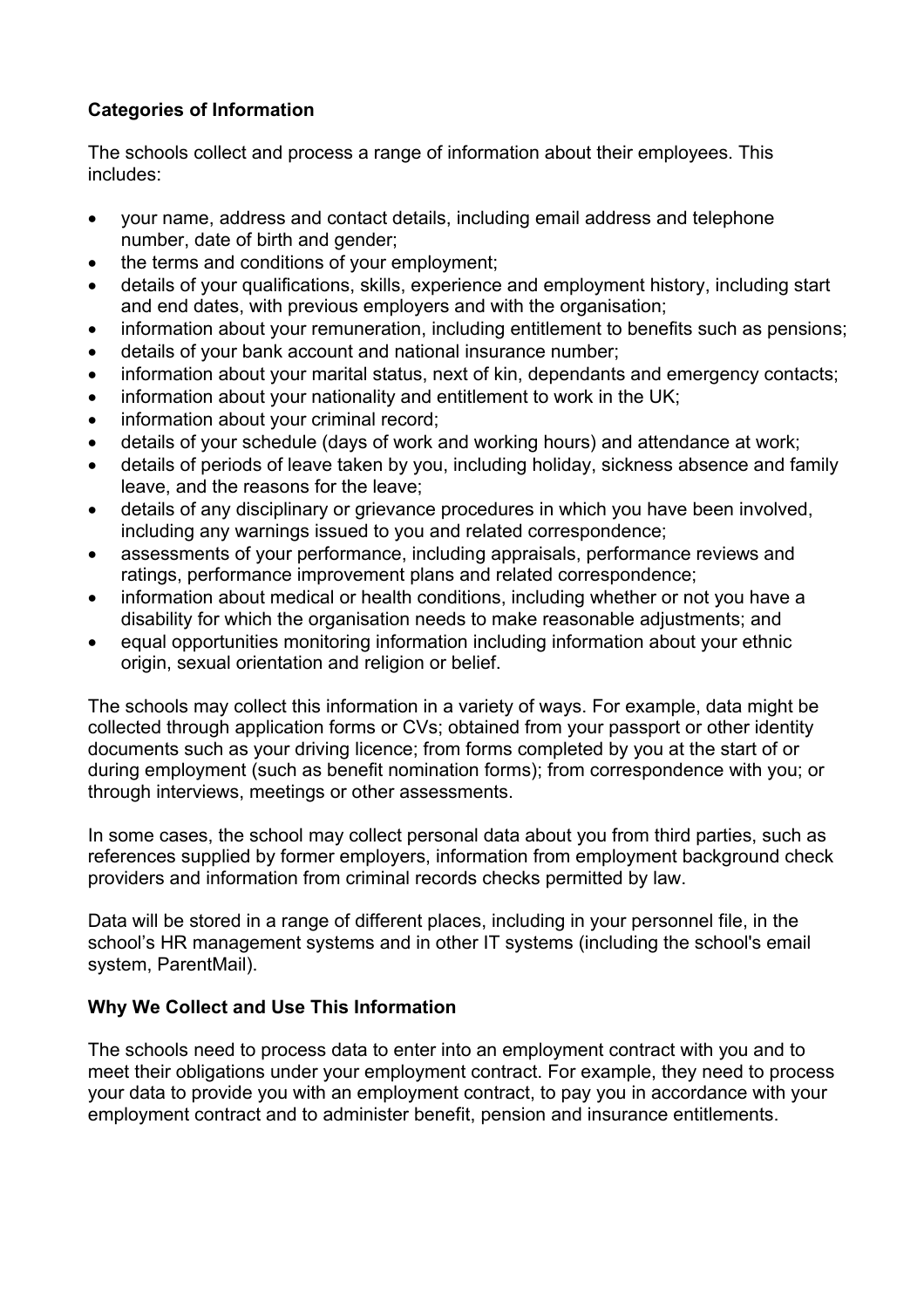In some cases, the schools need to process data to ensure that they are complying with their legal obligations. For example, they are required to check an employee's entitlement to work in the UK, to deduct tax, to comply with health and safety laws and to enable employees to take periods of leave to which they are entitled.

In other cases, the schools have a legitimate interest in processing personal data before, during and after the end of the employment relationship. Processing employee data allows the organisation to:

- run recruitment and promotion processes;
- maintain accurate and up-to-date employment records and contact details (including details of who to contact in the event of an emergency), and records of employee contractual and statutory rights;
- operate and keep a record of disciplinary and grievance processes, to ensure acceptable conduct within the workplace;
- operate and keep a record of employee performance and related processes, to plan for career development, and for succession planning and workforce management purposes;
- ∑ operate and keep a record of absence and absence management procedures, to allow effective workforce management and ensure that employees are receiving the pay or other benefits to which they are entitled;
- obtain occupational health advice, to ensure that it complies with duties in relation to individuals with disabilities, meet its obligations under health and safety law, and ensure that employees are receiving the pay or other benefits to which they are entitled;
- operate and keep a record of other types of leave (including maternity, paternity, adoption, parental and shared parental leave), to allow effective workforce management, to ensure that the organisation complies with duties in relation to leave entitlement, and to ensure that employees are receiving the pay or other benefits to which they are entitled;
- ensure effective general HR and business administration;
- provide references on request for current or former employees; and
- respond to and defend against legal claims.

Some special categories of personal data, such as information about health or medical conditions, is processed to carry out employment law obligations (such as those in relation to employees with disabilities).

Where the schools process other special categories of personal data, such as information about ethnic origin, sexual orientation or religion or belief, this is done for the purposes of equal opportunities monitoring. This is to carry out their obligations and exercise specific rights in relation to employment.

#### **Who has access to data?**

Your information may be shared internally, including with members of the HR and recruitment team (including payroll), your line manager, senior managers and IT and office staff if access to the data is necessary for performance of their roles.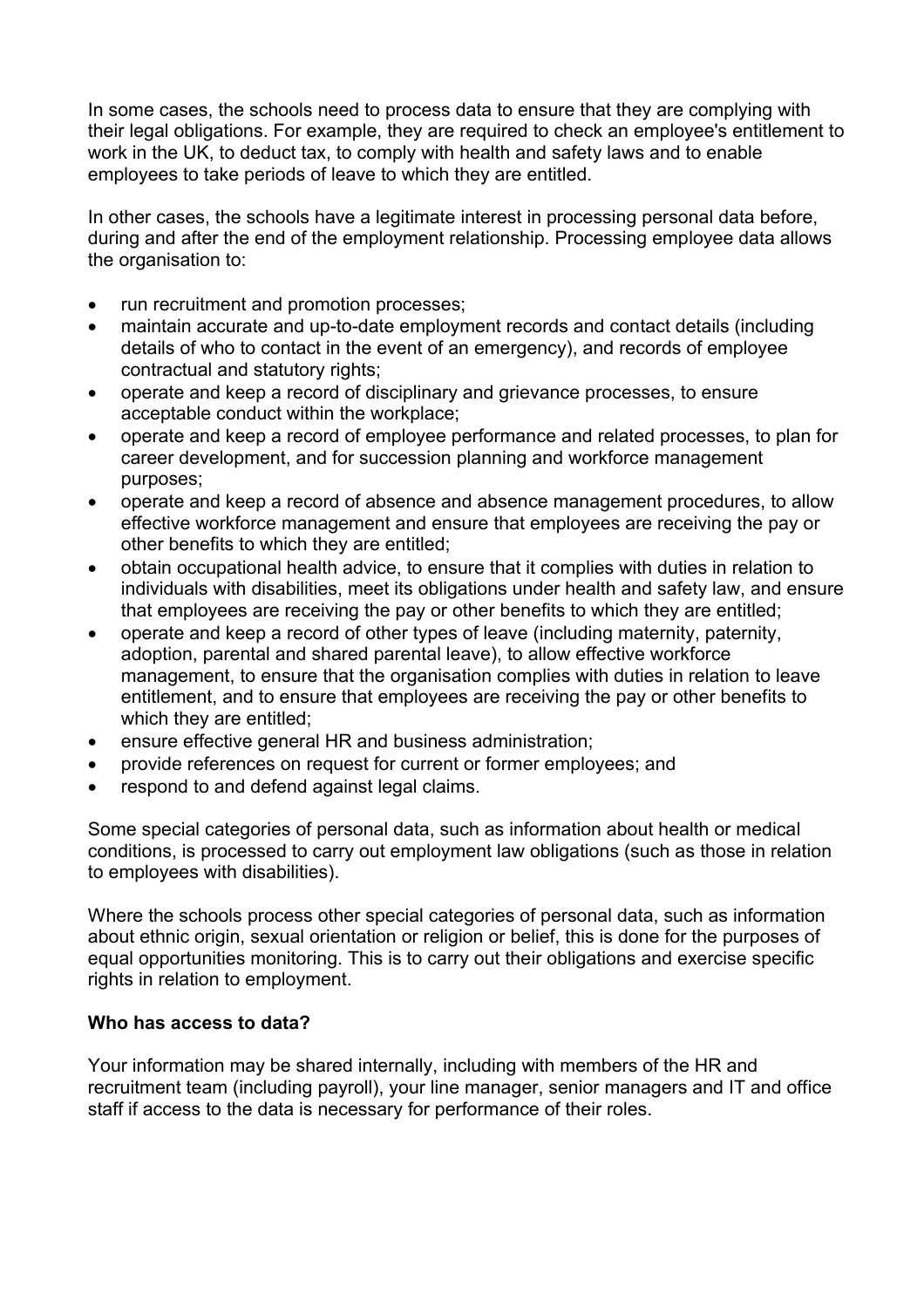The schools share your data with third parties in order to obtain pre-employment references from other employers, obtain employment background checks from third-party providers and obtain necessary criminal records checks from the Disclosure and Barring Service. In those circumstances the data will be subject to confidentiality arrangements.

The schools also share your data with third parties that process data on their behalf, in connection with payroll, HR, the provision of benefits and the provision of occupational health services. Specify any other third parties with whom data is shared and why i.e.

- our local authority we are required to share information about our employees with our local authority (LA) under section 5 of the Education (Supply of Information about the School Workforce) (England) Regulations 2007 and amendments.
- the Department for Education (DfE) we share personal data with the Department for Education (DfE) on a statutory basis. This data sharing underpins workforce policy monitoring, evaluation, and links to school funding/expenditure and the assessment educational attainment.
- ParentMail we use this system in schools as a means of communication.

The schools will not transfer your data to countries outside the European Economic Area.

## **How Does the School Protect Data?**

The schools take the security of your data seriously. The schools have internal policies and controls in place to try to ensure that your data is not lost, accidentally destroyed, misused or disclosed, and is not accessed except by its employees in the performance of their duties. For example, paper records such as personnel files are kept in locked cabinets in a secure location, with access limited to SLT and office staff. Any electronic information taken off site is encrypted. Internal servers are regularly backed up using a remote system by Suffolk County Council (RBUSS). All staff computers within school are password protected. Any e-mail communication containing personal data will be sent using a secure, encrypted service.

Where the schools engage third parties to process personal data on its behalf, they do so on the basis of written instructions, are under a duty of confidentiality and are obliged to implement appropriate technical and organisational measures to ensure the security of data.

#### **For How Long Does the School Keep Data?**

The school will hold your personal data for the duration of your employment.

The period for which your data is held after the end of employment is in line with the IRMS retention guidance.

#### **Data Collection Requirements**

The DfE collects and processes personal data relating to those employed by schools (including Multi Academy Trusts) and local authorities that work in state funded schools (including all maintained schools, all academies and free schools and all special schools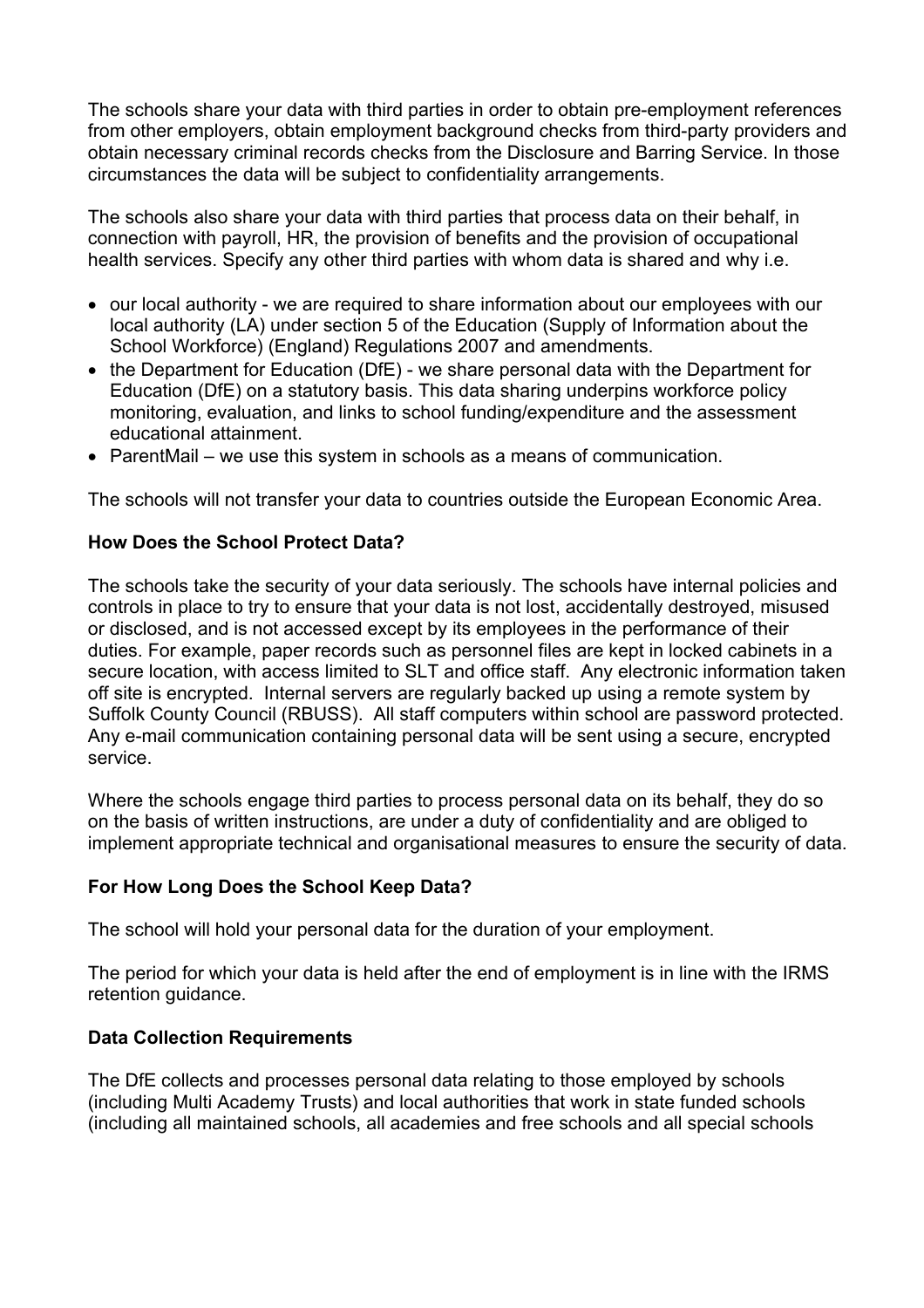including Pupil Referral Units and Alternative Provision). All state funded schools are required to make a census submission because it is a statutory return under sections 113 and 114 of the Education Act 2005

To find out more about the data collection requirements placed on us by the Department for Education including the data that we share with them, go to

[https://www.gov.uk/education/data-collection-and-censuses-for-schools.](https://www.gov.uk/education/data-collection-and-censuses-for-schools)

The department may share information about school employees with third parties who promote the education or well-being of children or the effective deployment of school staff in England by:

- conducting research or analysis
- ∑ producing statistics
- ∑ providing information, advice or guidance

The department has robust processes in place to ensure that the confidentiality of personal data is maintained and there are stringent controls in place regarding access to it and its use. Decisions on whether DfE releases personal data to third parties are subject to a strict approval process and based on a detailed assessment of:

- who is requesting the data
- the purpose for which it is required
- the level and sensitivity of data requested; and
- the arrangements in place to securely store and handle the data

To be granted access to school workforce information, organisations must comply with its strict terms and conditions covering the confidentiality and handling of the data, security arrangements and retention and use of the data.

For more information about the department's data sharing process, please visit: <https://www.gov.uk/data-protection-how-we-collect-and-share-research-data>

To contact the department:<https://www.gov.uk/contact-dfe>

#### **Requesting Access to Your Personal Data**

As a data subject, you have a number of rights. You can:

- access and obtain a copy of your data on request;
- require the school to change incorrect or incomplete data;
- ∑ require the school to delete or stop processing your data, for example where the data is no longer necessary for the purposes of processing; and
- ∑ object to the processing of your data where the school is relying on its legitimate interests as the legal ground for processing.

If you would like to exercise any of these rights, please contact the Headteacher at Fairfield Infant School, High Road West, Felixstowe, Suffolk, IP11 9JB / 01394 283206 or Colneis Junior School, Colneis Road, Felixstowe, Suffolk, IP11 9HH / 01394 284052.